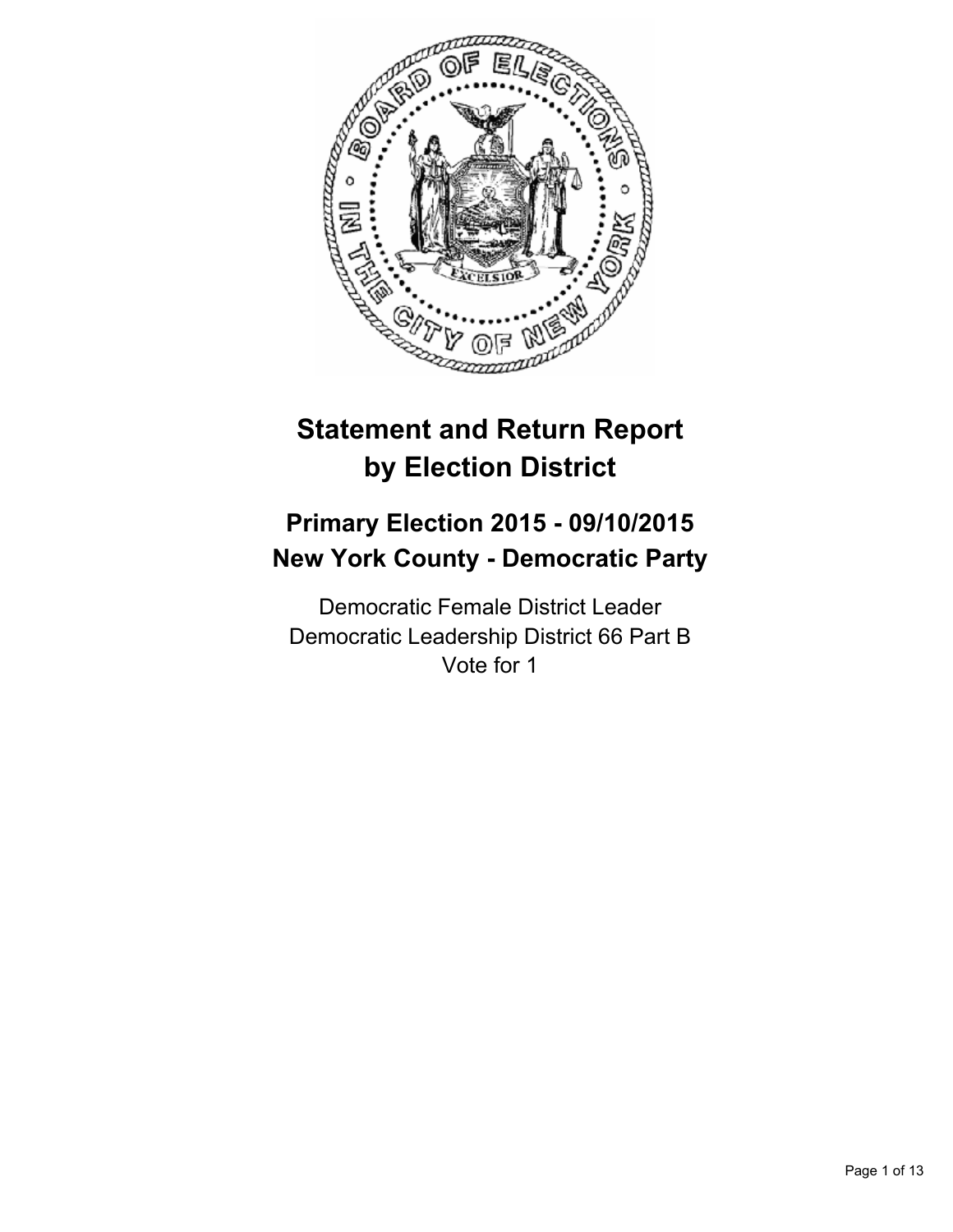

| PUBLIC COUNTER                                           | 14           |
|----------------------------------------------------------|--------------|
| ABSENTEE/MILITARY                                        | $\mathbf{0}$ |
| AFFIDAVIT                                                |              |
| Total Ballots                                            | 15           |
| Less - Inapplicable Federal/Special Presidential Ballots | 0            |
| <b>Total Applicable Ballots</b>                          | 15           |
| JEAN B. GRILLO                                           | 3            |
| TERRI L. CUDE                                            | 11           |
| <b>Total Votes</b>                                       | 14           |
| Unrecorded                                               |              |

#### **002/66**

| PUBLIC COUNTER                                           | 17 |
|----------------------------------------------------------|----|
| ABSENTEE/MILITARY                                        | 16 |
| AFFIDAVIT                                                | 0  |
| <b>Total Ballots</b>                                     | 33 |
| Less - Inapplicable Federal/Special Presidential Ballots | 0  |
| <b>Total Applicable Ballots</b>                          | 33 |
| JEAN B. GRILLO                                           | 16 |
| TERRI L. CUDE                                            | 15 |
| SUSAN T. LIN (WRITE-IN)                                  |    |
| <b>Total Votes</b>                                       | 32 |
| Unrecorded                                               |    |
|                                                          |    |

#### **003/66**

| PUBLIC COUNTER                                           | 16       |
|----------------------------------------------------------|----------|
| ABSENTEE/MILITARY                                        | 0        |
| AFFIDAVIT                                                | $\Omega$ |
| <b>Total Ballots</b>                                     | 16       |
| Less - Inapplicable Federal/Special Presidential Ballots | $\Omega$ |
| <b>Total Applicable Ballots</b>                          | 16       |
| <b>JEAN B. GRILLO</b>                                    | 9        |
| TERRI L. CUDE                                            | 6        |
|                                                          |          |
| UNATTRIBUTABLE WRITE-IN (WRITE-IN)                       |          |

| <b>PUBLIC COUNTER</b>                                    | 4 |
|----------------------------------------------------------|---|
| ABSENTEE/MILITARY                                        | 0 |
| <b>AFFIDAVIT</b>                                         | 0 |
| <b>Total Ballots</b>                                     | 4 |
| Less - Inapplicable Federal/Special Presidential Ballots | 0 |
| <b>Total Applicable Ballots</b>                          | 4 |
| <b>JEAN B. GRILLO</b>                                    | 2 |
| <b>TERRI L. CUDE</b>                                     | 2 |
| <b>Total Votes</b>                                       | 4 |
|                                                          |   |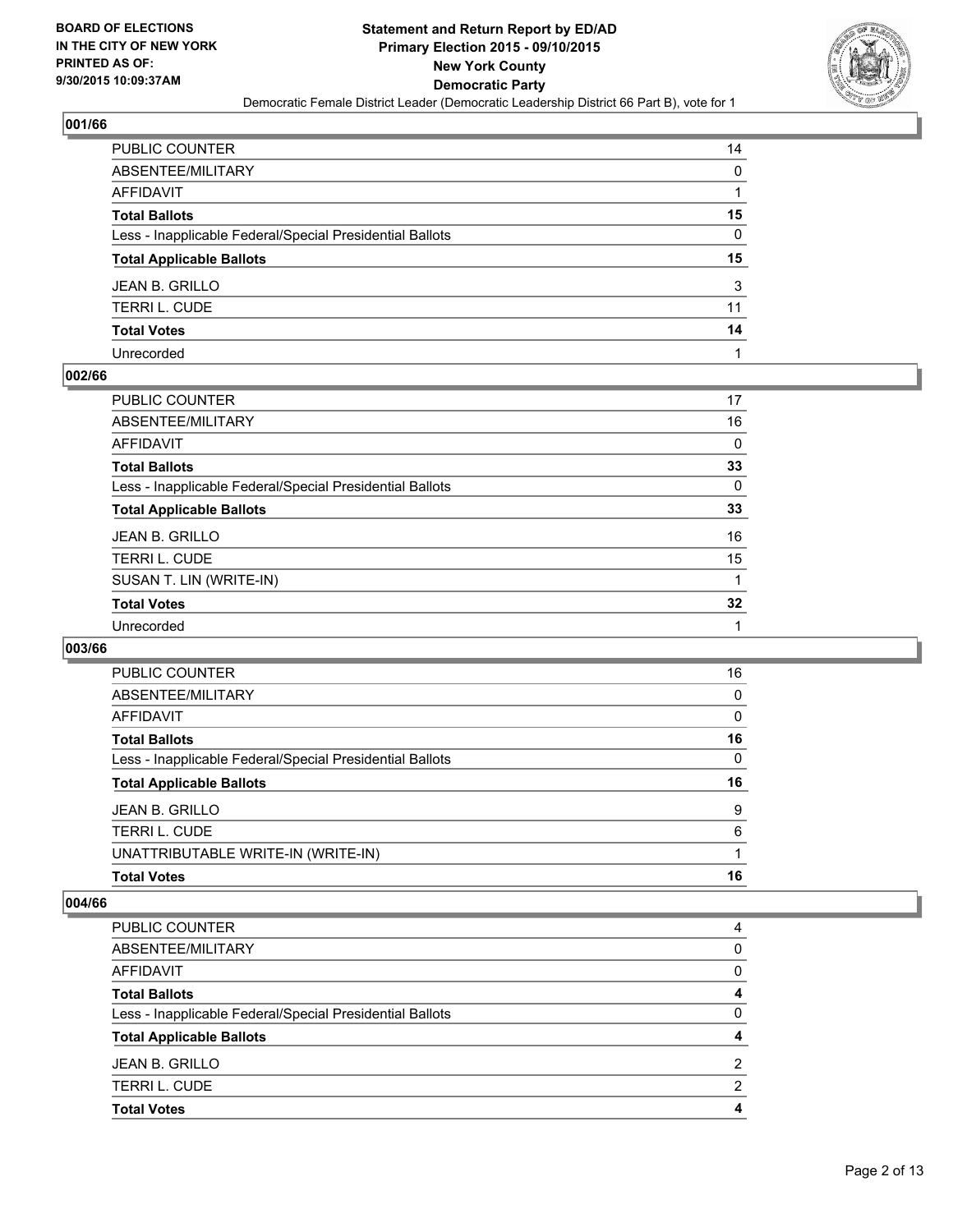

| PUBLIC COUNTER                                           | 12 <sup>2</sup> |
|----------------------------------------------------------|-----------------|
| ABSENTEE/MILITARY                                        | 2               |
| AFFIDAVIT                                                | 0               |
| Total Ballots                                            | 14              |
| Less - Inapplicable Federal/Special Presidential Ballots | 0               |
| <b>Total Applicable Ballots</b>                          | 14              |
| JEAN B. GRILLO                                           | 9               |
| TERRI L. CUDE                                            | 4               |
| <b>Total Votes</b>                                       | 13              |
| Unrecorded                                               |                 |

## **006/66**

| PUBLIC COUNTER                                           | 27 |
|----------------------------------------------------------|----|
| ABSENTEE/MILITARY                                        |    |
| AFFIDAVIT                                                | 0  |
| Total Ballots                                            | 28 |
| Less - Inapplicable Federal/Special Presidential Ballots | 0  |
| <b>Total Applicable Ballots</b>                          | 28 |
| JEAN B. GRILLO                                           | 18 |
| TERRI L. CUDE                                            | 10 |
| Total Votes                                              | 28 |
|                                                          |    |

## **007/66**

| <b>Total Votes</b>                                       | 19       |
|----------------------------------------------------------|----------|
| <b>TERRI L. CUDE</b>                                     | 3        |
| <b>JEAN B. GRILLO</b>                                    | 16       |
| <b>Total Applicable Ballots</b>                          | 19       |
| Less - Inapplicable Federal/Special Presidential Ballots | $\Omega$ |
| <b>Total Ballots</b>                                     | 19       |
| AFFIDAVIT                                                | $\Omega$ |
| ABSENTEE/MILITARY                                        | 3        |
| PUBLIC COUNTER                                           | 16       |

| <b>PUBLIC COUNTER</b>                                    | 88 |
|----------------------------------------------------------|----|
|                                                          |    |
| ABSENTEE/MILITARY                                        | 2  |
| AFFIDAVIT                                                | 0  |
| <b>Total Ballots</b>                                     | 90 |
| Less - Inapplicable Federal/Special Presidential Ballots | 0  |
| <b>Total Applicable Ballots</b>                          | 90 |
|                                                          |    |
| <b>JEAN B. GRILLO</b>                                    | 67 |
| <b>TERRIL, CUDE</b>                                      | 16 |
| <b>Total Votes</b>                                       | 83 |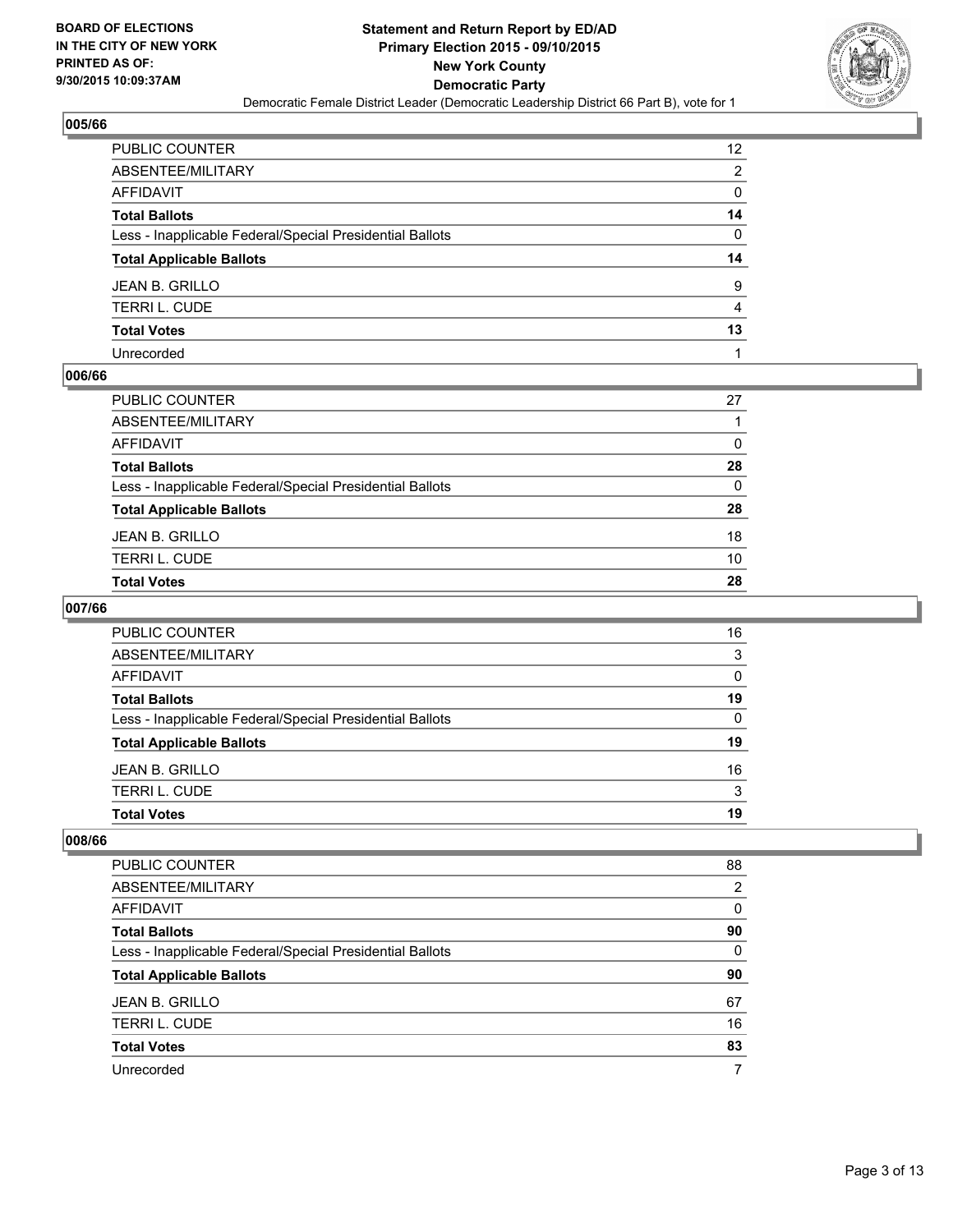

| PUBLIC COUNTER                                           | 16           |
|----------------------------------------------------------|--------------|
| ABSENTEE/MILITARY                                        | $\mathbf{0}$ |
| AFFIDAVIT                                                | $\mathbf{0}$ |
| Total Ballots                                            | 16           |
| Less - Inapplicable Federal/Special Presidential Ballots | $\Omega$     |
| <b>Total Applicable Ballots</b>                          | 16           |
| JEAN B. GRILLO                                           | 5            |
| TERRI L. CUDE                                            | 11           |
| Total Votes                                              | 16           |

#### **010/66**

| PUBLIC COUNTER                                           | 18             |
|----------------------------------------------------------|----------------|
| ABSENTEE/MILITARY                                        | $\overline{2}$ |
| AFFIDAVIT                                                | 0              |
| Total Ballots                                            | 20             |
| Less - Inapplicable Federal/Special Presidential Ballots | $\mathbf{0}$   |
| <b>Total Applicable Ballots</b>                          | 20             |
| JEAN B. GRILLO                                           | 9              |
| TERRI L. CUDE                                            | 10             |
| <b>Total Votes</b>                                       | 19             |
| Unrecorded                                               |                |
|                                                          |                |

## **011/66**

| <b>PUBLIC COUNTER</b>                                    | 80       |
|----------------------------------------------------------|----------|
| ABSENTEE/MILITARY                                        | 3        |
| AFFIDAVIT                                                | $\Omega$ |
| <b>Total Ballots</b>                                     | 83       |
| Less - Inapplicable Federal/Special Presidential Ballots | 0        |
| <b>Total Applicable Ballots</b>                          | 83       |
| <b>JEAN B. GRILLO</b>                                    | 60       |
| <b>TERRI L. CUDE</b>                                     | 18       |
| <b>Total Votes</b>                                       | 78       |
| Unrecorded                                               | 5        |

| PUBLIC COUNTER                                           | 11 |
|----------------------------------------------------------|----|
| ABSENTEE/MILITARY                                        | 0  |
| <b>AFFIDAVIT</b>                                         | 0  |
| <b>Total Ballots</b>                                     | 11 |
| Less - Inapplicable Federal/Special Presidential Ballots | 0  |
| <b>Total Applicable Ballots</b>                          | 11 |
| JEAN B. GRILLO                                           | 5  |
| <b>TERRI L. CUDE</b>                                     | 6  |
| <b>Total Votes</b>                                       | 11 |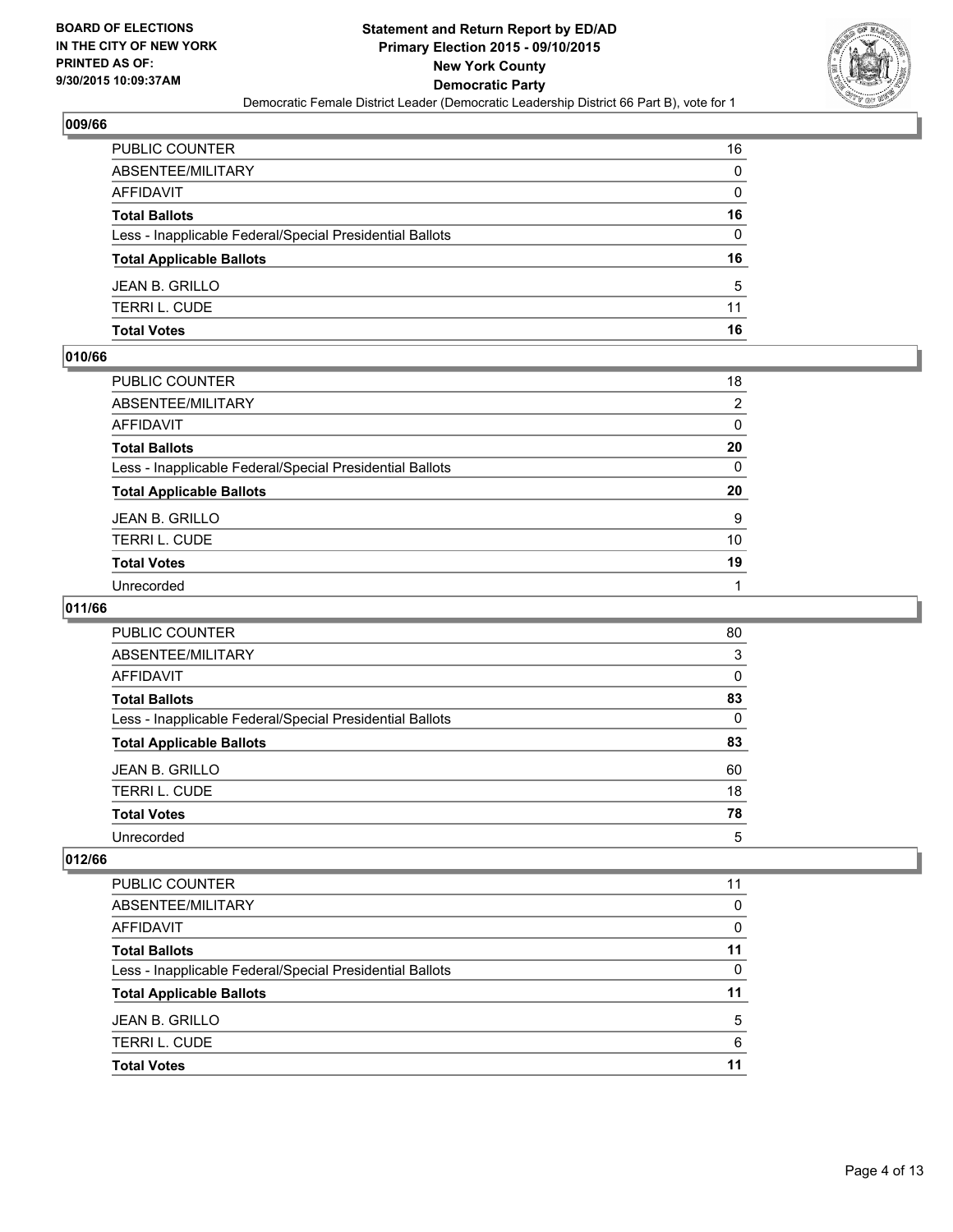

| PUBLIC COUNTER                                           | 9 |
|----------------------------------------------------------|---|
| ABSENTEE/MILITARY                                        | 0 |
| AFFIDAVIT                                                | 0 |
| Total Ballots                                            | 9 |
| Less - Inapplicable Federal/Special Presidential Ballots | 0 |
| <b>Total Applicable Ballots</b>                          | 9 |
| JEAN B. GRILLO                                           | 4 |
| TERRI L. CUDE                                            | 3 |
| DENNIS NEWMAN (WRITE-IN)                                 |   |
| HILLARY CLINTON (WRITE-IN)                               |   |
| <b>Total Votes</b>                                       | 9 |

#### **014/66**

| PUBLIC COUNTER                                           | 23 |
|----------------------------------------------------------|----|
| ABSENTEE/MILITARY                                        | 0  |
| AFFIDAVIT                                                | 0  |
| Total Ballots                                            | 23 |
| Less - Inapplicable Federal/Special Presidential Ballots | 0  |
| <b>Total Applicable Ballots</b>                          | 23 |
| JEAN B. GRILLO                                           | 6  |
| TERRI L. CUDE                                            | 17 |
| <b>Total Votes</b>                                       | 23 |
|                                                          |    |

### **015/66**

| <b>PUBLIC COUNTER</b>                                    | 21 |
|----------------------------------------------------------|----|
| ABSENTEE/MILITARY                                        | 0  |
| AFFIDAVIT                                                | 0  |
| <b>Total Ballots</b>                                     | 21 |
| Less - Inapplicable Federal/Special Presidential Ballots | 0  |
| <b>Total Applicable Ballots</b>                          | 21 |
| JEAN B. GRILLO                                           | 4  |
| <b>TERRIL, CUDE</b>                                      | 16 |
| <b>Total Votes</b>                                       | 20 |
| Unrecorded                                               |    |
|                                                          |    |

## **016/66 COMBINED into: 017/66**

| PUBLIC COUNTER                                           |   |
|----------------------------------------------------------|---|
| ABSENTEE/MILITARY                                        | 0 |
| AFFIDAVIT                                                | 0 |
| <b>Total Ballots</b>                                     |   |
| Less - Inapplicable Federal/Special Presidential Ballots | 0 |
| <b>Total Applicable Ballots</b>                          |   |
| JEAN B. GRILLO                                           |   |
| <b>TERRI L. CUDE</b>                                     | 0 |
| <b>Total Votes</b>                                       |   |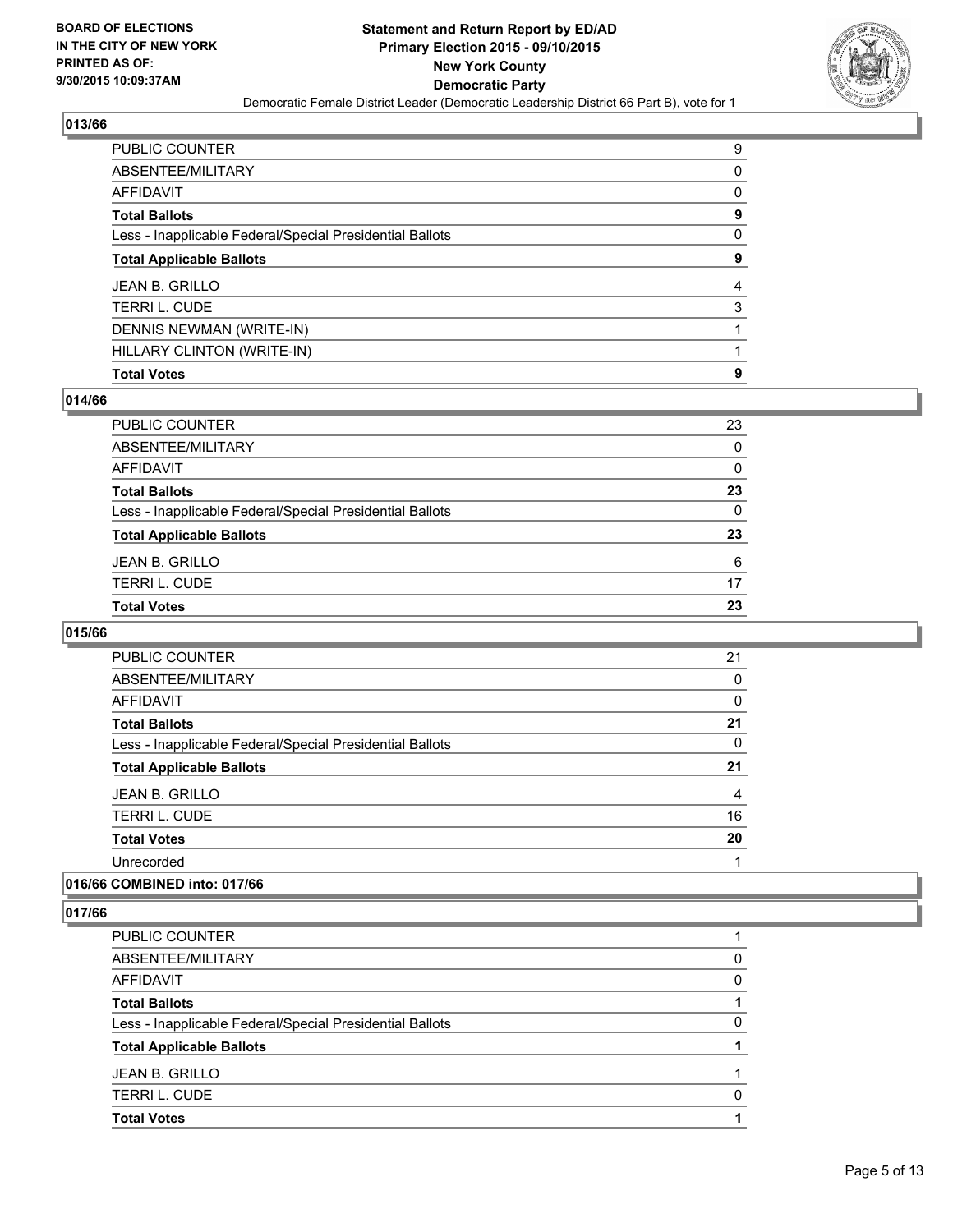

| PUBLIC COUNTER                                           | 65           |
|----------------------------------------------------------|--------------|
| ABSENTEE/MILITARY                                        | 2            |
| AFFIDAVIT                                                | $\mathbf{0}$ |
| Total Ballots                                            | 67           |
| Less - Inapplicable Federal/Special Presidential Ballots | $\Omega$     |
| <b>Total Applicable Ballots</b>                          | 67           |
| JEAN B. GRILLO                                           |              |
| TERRI L. CUDE                                            | 60           |
| Total Votes                                              | 67           |

## **019/66**

| PUBLIC COUNTER                                           | 49           |
|----------------------------------------------------------|--------------|
| ABSENTEE/MILITARY                                        | 1            |
| AFFIDAVIT                                                | 0            |
| Total Ballots                                            | 50           |
| Less - Inapplicable Federal/Special Presidential Ballots | 0            |
| <b>Total Applicable Ballots</b>                          | 50           |
| JEAN B. GRILLO                                           | 4            |
| TERRI L. CUDE                                            | 45           |
| <b>Total Votes</b>                                       | 49           |
| Unrecorded                                               | $\mathbf{1}$ |

## **020/66**

| <b>PUBLIC COUNTER</b>                                    | 21             |
|----------------------------------------------------------|----------------|
| ABSENTEE/MILITARY                                        | 0              |
| AFFIDAVIT                                                | 0              |
| <b>Total Ballots</b>                                     | 21             |
| Less - Inapplicable Federal/Special Presidential Ballots | 0              |
| <b>Total Applicable Ballots</b>                          | 21             |
| JEAN B. GRILLO                                           | 4              |
| <b>TERRI L. CUDE</b>                                     | 15             |
| <b>Total Votes</b>                                       | 19             |
| Unrecorded                                               | $\overline{2}$ |

| PUBLIC COUNTER                                           | 49 |
|----------------------------------------------------------|----|
| ABSENTEE/MILITARY                                        |    |
| <b>AFFIDAVIT</b>                                         | 0  |
| <b>Total Ballots</b>                                     | 50 |
| Less - Inapplicable Federal/Special Presidential Ballots | 0  |
| <b>Total Applicable Ballots</b>                          | 50 |
| <b>JEAN B. GRILLO</b>                                    | 3  |
| <b>TERRI L. CUDE</b>                                     | 47 |
| <b>Total Votes</b>                                       | 50 |
|                                                          |    |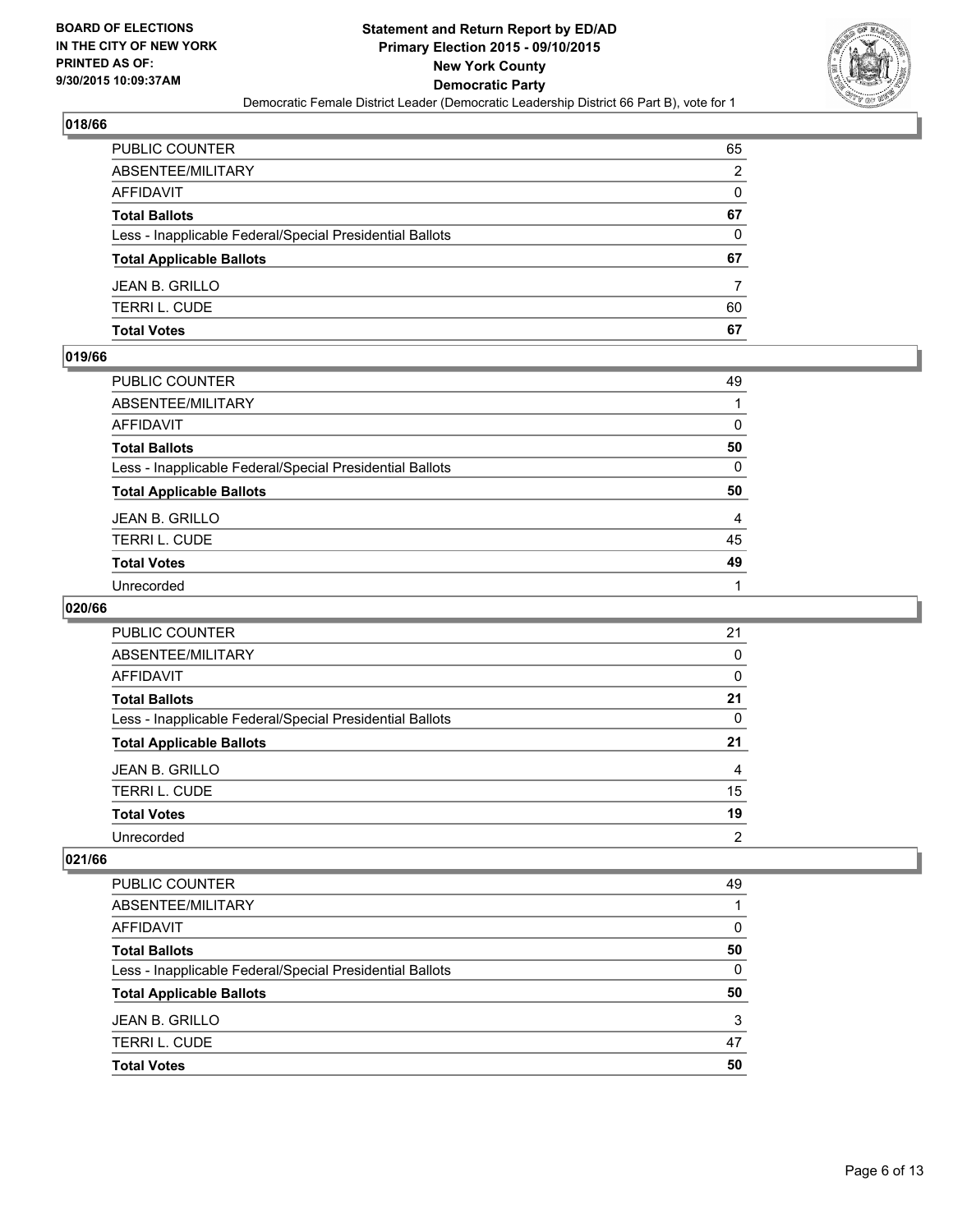

| PUBLIC COUNTER                                           | 127 |
|----------------------------------------------------------|-----|
| ABSENTEE/MILITARY                                        | 4   |
| AFFIDAVIT                                                |     |
| Total Ballots                                            | 132 |
| Less - Inapplicable Federal/Special Presidential Ballots | 0   |
| <b>Total Applicable Ballots</b>                          | 132 |
| JEAN B. GRILLO                                           | 20  |
| TERRI L. CUDE                                            | 107 |
| <b>Total Votes</b>                                       | 127 |
| Unrecorded                                               | 5   |

#### **023/66**

| 63             |
|----------------|
| $\overline{2}$ |
| 3              |
| 68             |
| 0              |
| 68             |
| 8              |
| 58             |
| 66             |
|                |
|                |

#### **024/66**

| PUBLIC COUNTER                                           | 41 |
|----------------------------------------------------------|----|
| ABSENTEE/MILITARY                                        | 0  |
| <b>AFFIDAVIT</b>                                         | 0  |
| <b>Total Ballots</b>                                     | 41 |
| Less - Inapplicable Federal/Special Presidential Ballots | 0  |
| <b>Total Applicable Ballots</b>                          | 41 |
| <b>JEAN B. GRILLO</b>                                    | 2  |
| <b>TERRI L. CUDE</b>                                     | 39 |
| <b>Total Votes</b>                                       | 41 |

| PUBLIC COUNTER                                           | 19 |
|----------------------------------------------------------|----|
| ABSENTEE/MILITARY                                        |    |
| AFFIDAVIT                                                | 0  |
| <b>Total Ballots</b>                                     | 20 |
| Less - Inapplicable Federal/Special Presidential Ballots | 0  |
| <b>Total Applicable Ballots</b>                          | 20 |
| <b>JEAN B. GRILLO</b>                                    | 4  |
| <b>TERRI L. CUDE</b>                                     | 16 |
| <b>Total Votes</b>                                       | 20 |
|                                                          |    |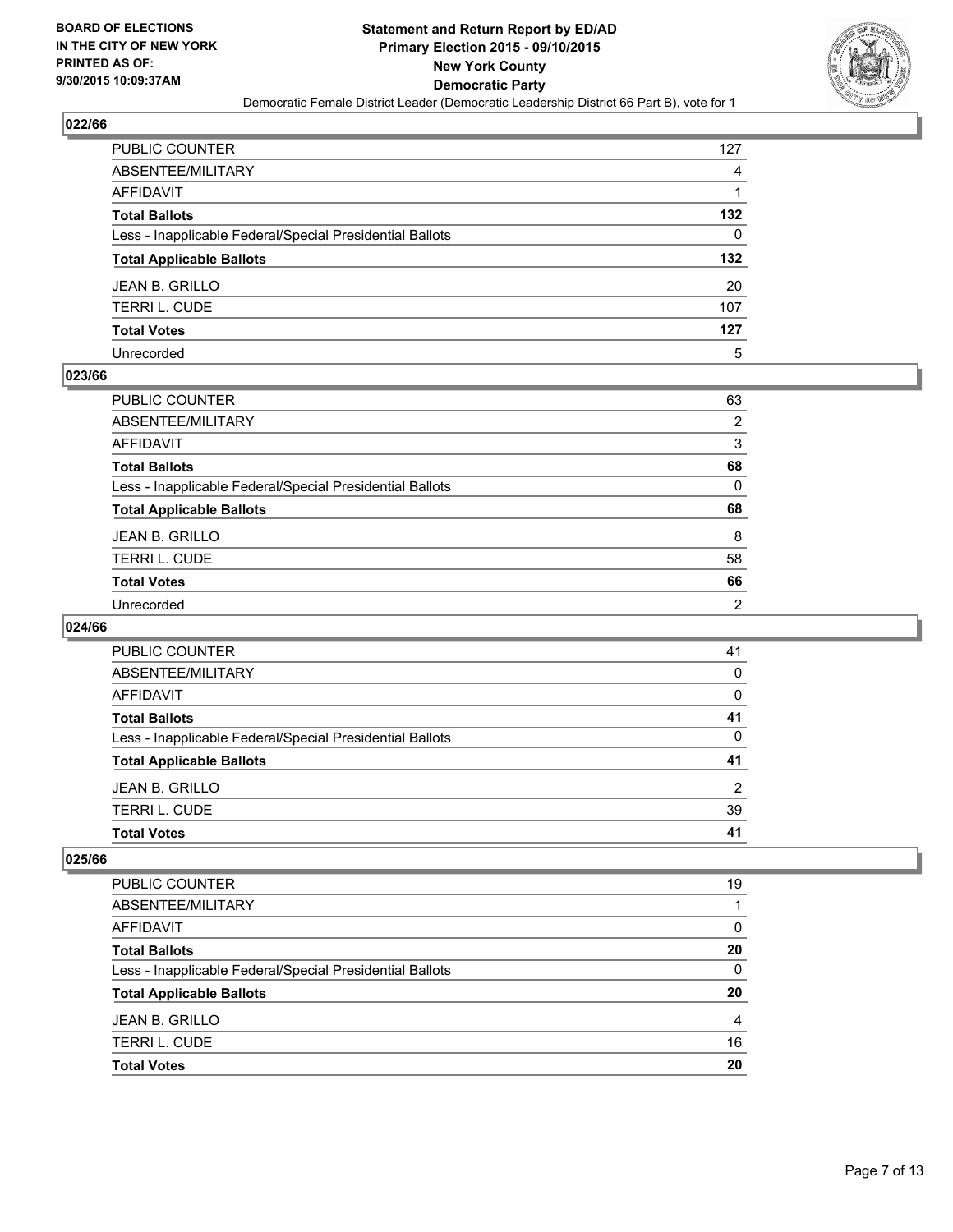

| PUBLIC COUNTER                                           | 11 |
|----------------------------------------------------------|----|
| ABSENTEE/MILITARY                                        | 0  |
| AFFIDAVIT                                                | 0  |
| Total Ballots                                            | 11 |
| Less - Inapplicable Federal/Special Presidential Ballots | 0  |
| <b>Total Applicable Ballots</b>                          | 11 |
| JEAN B. GRILLO                                           | 3  |
| TERRI L. CUDE                                            | 4  |
| UNATTRIBUTABLE WRITE-IN (WRITE-IN)                       |    |
| Total Votes                                              | 8  |
| Unrecorded                                               | 3  |

#### **027/66**

| PUBLIC COUNTER                                           | 23           |
|----------------------------------------------------------|--------------|
| ABSENTEE/MILITARY                                        | 3            |
| <b>AFFIDAVIT</b>                                         | 0            |
| <b>Total Ballots</b>                                     | 26           |
| Less - Inapplicable Federal/Special Presidential Ballots | $\mathbf{0}$ |
| <b>Total Applicable Ballots</b>                          | 26           |
| <b>JEAN B. GRILLO</b>                                    | 11           |
| <b>TERRI L. CUDE</b>                                     | 14           |
| <b>Total Votes</b>                                       | 25           |
| Unrecorded                                               |              |
|                                                          |              |

#### **028/66**

| PUBLIC COUNTER                                           | 72 |
|----------------------------------------------------------|----|
| ABSENTEE/MILITARY                                        | 0  |
| <b>AFFIDAVIT</b>                                         | 0  |
| <b>Total Ballots</b>                                     | 72 |
| Less - Inapplicable Federal/Special Presidential Ballots | 0  |
| <b>Total Applicable Ballots</b>                          | 72 |
| <b>JEAN B. GRILLO</b>                                    | 25 |
| <b>TERRIL, CUDE</b>                                      | 25 |
| <b>Total Votes</b>                                       | 50 |
| Unrecorded                                               | 22 |

| PUBLIC COUNTER                                           | 28 |
|----------------------------------------------------------|----|
| ABSENTEE/MILITARY                                        | 0  |
| <b>AFFIDAVIT</b>                                         | 0  |
| <b>Total Ballots</b>                                     | 28 |
| Less - Inapplicable Federal/Special Presidential Ballots | 0  |
| <b>Total Applicable Ballots</b>                          | 28 |
|                                                          |    |
| <b>JEAN B. GRILLO</b>                                    | 13 |
| <b>TERRI L. CUDE</b>                                     | 14 |
| <b>Total Votes</b>                                       | 27 |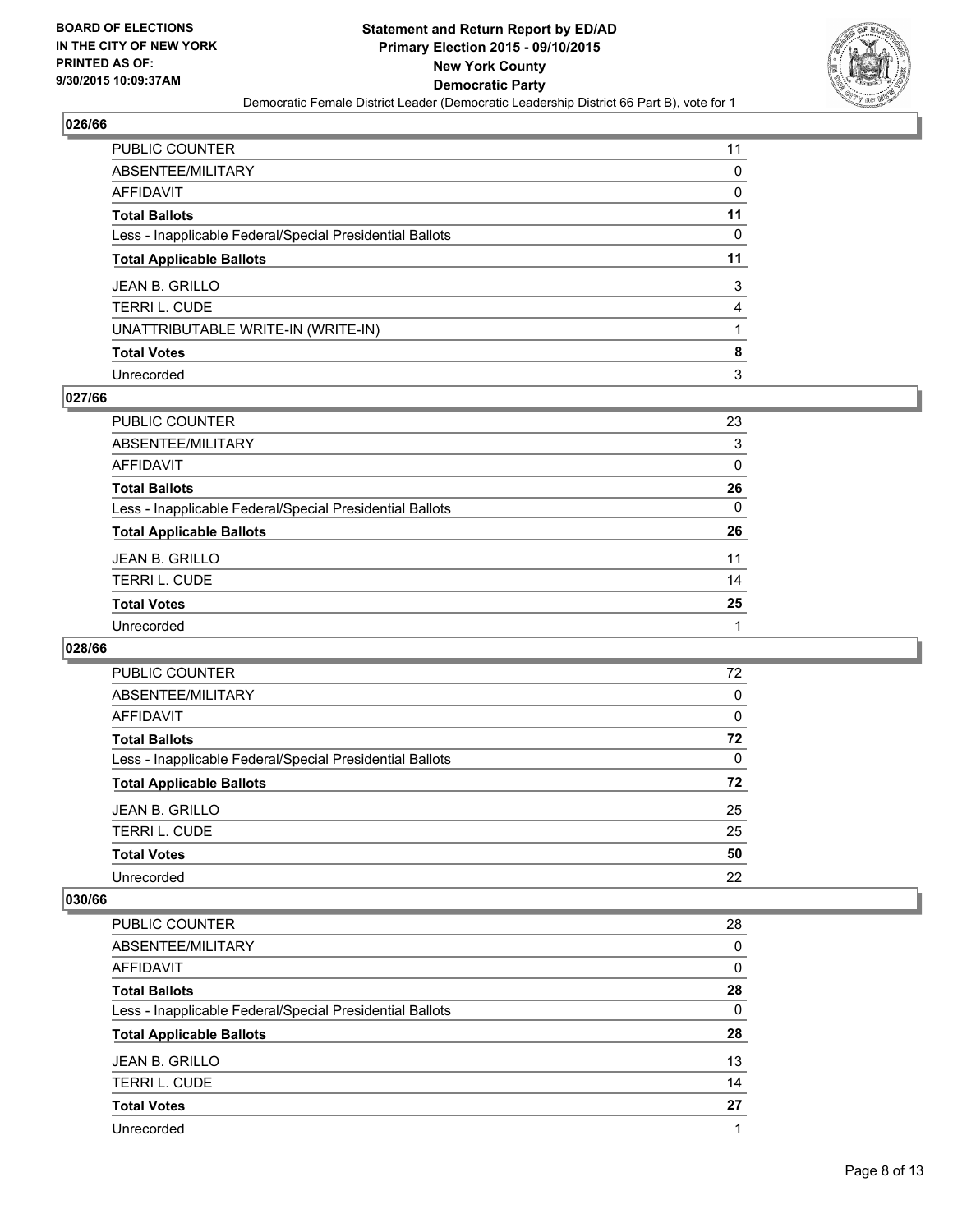

## **040/66 COMBINED into: 042/66**

| и<br>41<br>6<br>'<br>ı |
|------------------------|
|------------------------|

| PUBLIC COUNTER                                           | 46 |
|----------------------------------------------------------|----|
| ABSENTEE/MILITARY                                        | 6  |
| AFFIDAVIT                                                |    |
| <b>Total Ballots</b>                                     | 53 |
| Less - Inapplicable Federal/Special Presidential Ballots | 0  |
| <b>Total Applicable Ballots</b>                          | 53 |
| JEAN B. GRILLO                                           | 9  |
| TERRI L. CUDE                                            | 43 |
| <b>Total Votes</b>                                       | 52 |
| Unrecorded                                               |    |

#### **042/66**

| PUBLIC COUNTER                                           |                |
|----------------------------------------------------------|----------------|
| ABSENTEE/MILITARY                                        | 2              |
| AFFIDAVIT                                                |                |
| <b>Total Ballots</b>                                     | 10             |
| Less - Inapplicable Federal/Special Presidential Ballots | $\mathbf{0}$   |
| <b>Total Applicable Ballots</b>                          | 10             |
| JEAN B. GRILLO                                           | $\overline{2}$ |
| TERRI L. CUDE                                            | 8              |
| <b>Total Votes</b>                                       | 10             |
|                                                          |                |

#### **043/66**

| 19 |
|----|
| 2  |
| 0  |
| 21 |
| 0  |
| 21 |
| 4  |
| 16 |
|    |
| 21 |
|    |

| PUBLIC COUNTER                                           | 30 |
|----------------------------------------------------------|----|
| ABSENTEE/MILITARY                                        | 4  |
| <b>AFFIDAVIT</b>                                         | 0  |
| <b>Total Ballots</b>                                     | 34 |
| Less - Inapplicable Federal/Special Presidential Ballots | 0  |
| <b>Total Applicable Ballots</b>                          | 34 |
| <b>JEAN B. GRILLO</b>                                    | 6  |
| <b>TERRI L. CUDE</b>                                     | 28 |
| <b>Total Votes</b>                                       | 34 |
|                                                          |    |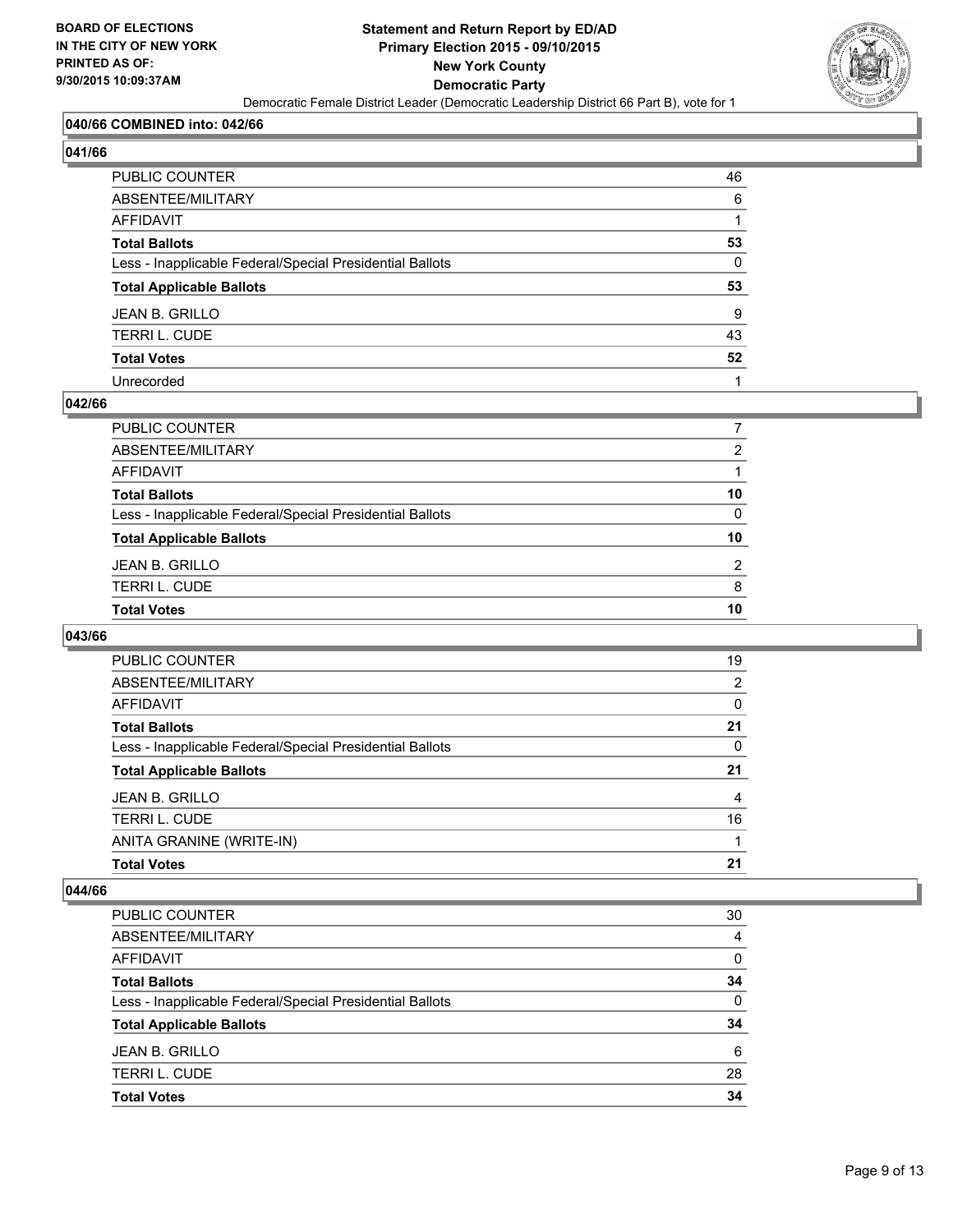

| PUBLIC COUNTER                                           | 103 |
|----------------------------------------------------------|-----|
| ABSENTEE/MILITARY                                        | 4   |
| AFFIDAVIT                                                | 2   |
| Total Ballots                                            | 109 |
| Less - Inapplicable Federal/Special Presidential Ballots | 0   |
| <b>Total Applicable Ballots</b>                          | 109 |
| JEAN B. GRILLO                                           | 28  |
| TERRI L. CUDE                                            | 78  |
| <b>Total Votes</b>                                       | 106 |
| Unrecorded                                               | 3   |

#### **046/66**

| PUBLIC COUNTER                                           | 38             |
|----------------------------------------------------------|----------------|
| ABSENTEE/MILITARY                                        | 2              |
| AFFIDAVIT                                                | 0              |
| Total Ballots                                            | 40             |
| Less - Inapplicable Federal/Special Presidential Ballots | $\Omega$       |
| <b>Total Applicable Ballots</b>                          | 40             |
| JEAN B. GRILLO                                           | $\overline{2}$ |
| TERRI L. CUDE                                            | 38             |
| Total Votes                                              | 40             |
|                                                          |                |

## **048/66**

| PUBLIC COUNTER                                           | 21 |
|----------------------------------------------------------|----|
| ABSENTEE/MILITARY                                        |    |
| AFFIDAVIT                                                | 0  |
| <b>Total Ballots</b>                                     | 22 |
| Less - Inapplicable Federal/Special Presidential Ballots | 0  |
| <b>Total Applicable Ballots</b>                          | 22 |
| <b>JEAN B. GRILLO</b>                                    | 5  |
| <b>TERRI L. CUDE</b>                                     | 17 |
| <b>Total Votes</b>                                       | 22 |

| PUBLIC COUNTER                                           | 16 |
|----------------------------------------------------------|----|
| ABSENTEE/MILITARY                                        | 3  |
| AFFIDAVIT                                                | 0  |
| <b>Total Ballots</b>                                     | 19 |
| Less - Inapplicable Federal/Special Presidential Ballots | 0  |
| <b>Total Applicable Ballots</b>                          | 19 |
| JEAN B. GRILLO                                           | 8  |
| <b>TERRI L. CUDE</b>                                     | 11 |
| <b>Total Votes</b>                                       | 19 |
|                                                          |    |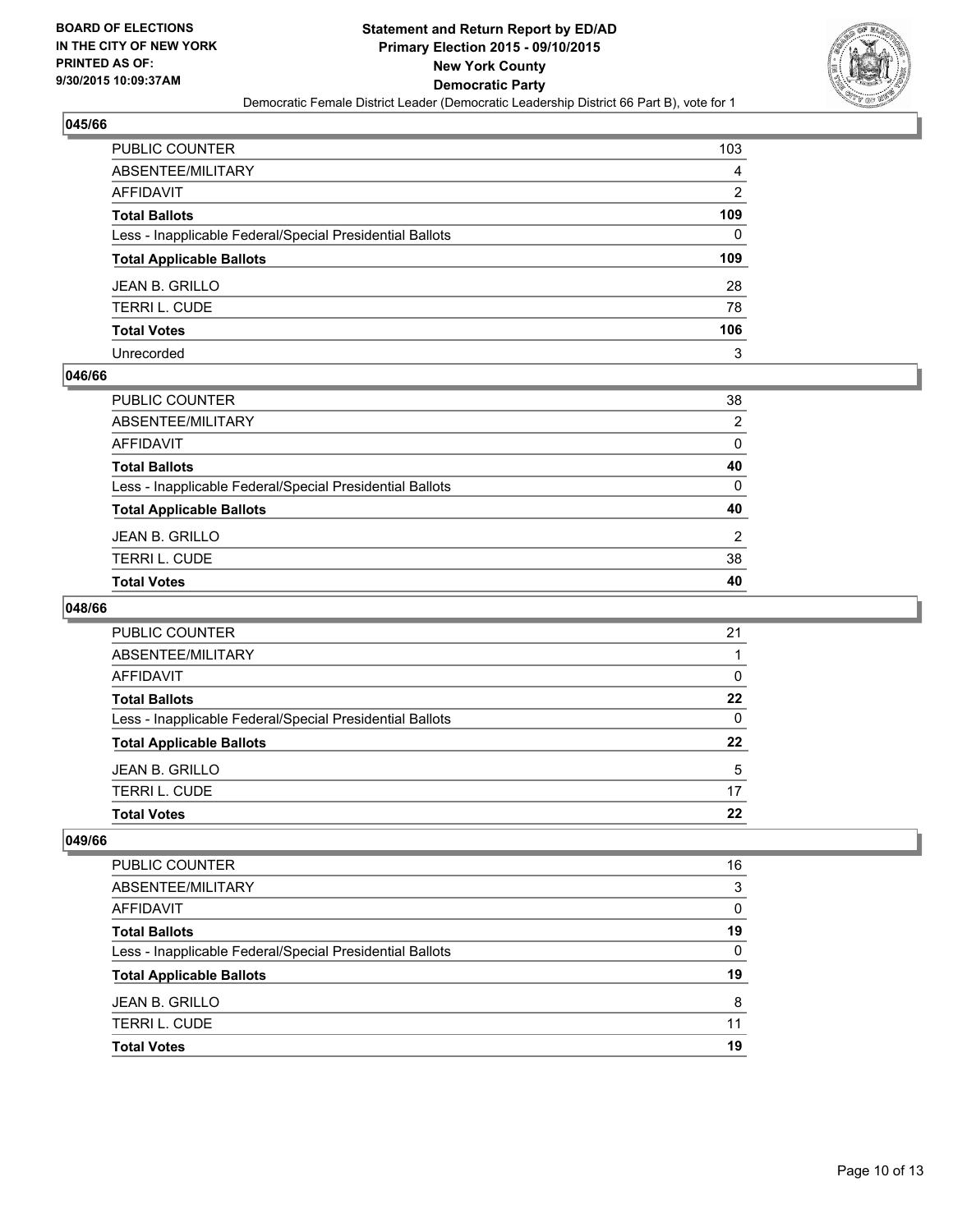

| PUBLIC COUNTER                                           | 23           |
|----------------------------------------------------------|--------------|
| ABSENTEE/MILITARY                                        | 2            |
| AFFIDAVIT                                                | $\mathbf{0}$ |
| Total Ballots                                            | 25           |
| Less - Inapplicable Federal/Special Presidential Ballots | $\Omega$     |
| <b>Total Applicable Ballots</b>                          | 25           |
| JEAN B. GRILLO                                           | 9            |
| TERRI L. CUDE                                            | 16           |
| Total Votes                                              | 25           |

## **070/66**

| PUBLIC COUNTER                                           | $\Omega$     |
|----------------------------------------------------------|--------------|
| ABSENTEE/MILITARY                                        | $\Omega$     |
| AFFIDAVIT                                                | $\Omega$     |
| <b>Total Ballots</b>                                     | 0            |
| Less - Inapplicable Federal/Special Presidential Ballots | $\mathbf{0}$ |
| <b>Total Applicable Ballots</b>                          | $\mathbf{0}$ |
| JEAN B. GRILLO                                           | $\Omega$     |
| TERRI L. CUDE                                            | 0            |
| Total Votes                                              | 0            |
|                                                          |              |

## **091/66**

| PUBLIC COUNTER                                           | 11       |
|----------------------------------------------------------|----------|
| ABSENTEE/MILITARY                                        |          |
| AFFIDAVIT                                                | 0        |
| <b>Total Ballots</b>                                     | $12 \,$  |
| Less - Inapplicable Federal/Special Presidential Ballots | $\Omega$ |
| <b>Total Applicable Ballots</b>                          | 12       |
| JEAN B. GRILLO                                           | 4        |
| TERRI L. CUDE                                            | 8        |
| Total Votes                                              | 12       |
|                                                          |          |

| PUBLIC COUNTER                                           | 2 |
|----------------------------------------------------------|---|
| ABSENTEE/MILITARY                                        | 0 |
| AFFIDAVIT                                                | 0 |
| <b>Total Ballots</b>                                     | 2 |
| Less - Inapplicable Federal/Special Presidential Ballots | 0 |
| <b>Total Applicable Ballots</b>                          | 2 |
| <b>JEAN B. GRILLO</b>                                    | 0 |
| <b>TERRI L. CUDE</b>                                     | 2 |
| <b>Total Votes</b>                                       | 2 |
|                                                          |   |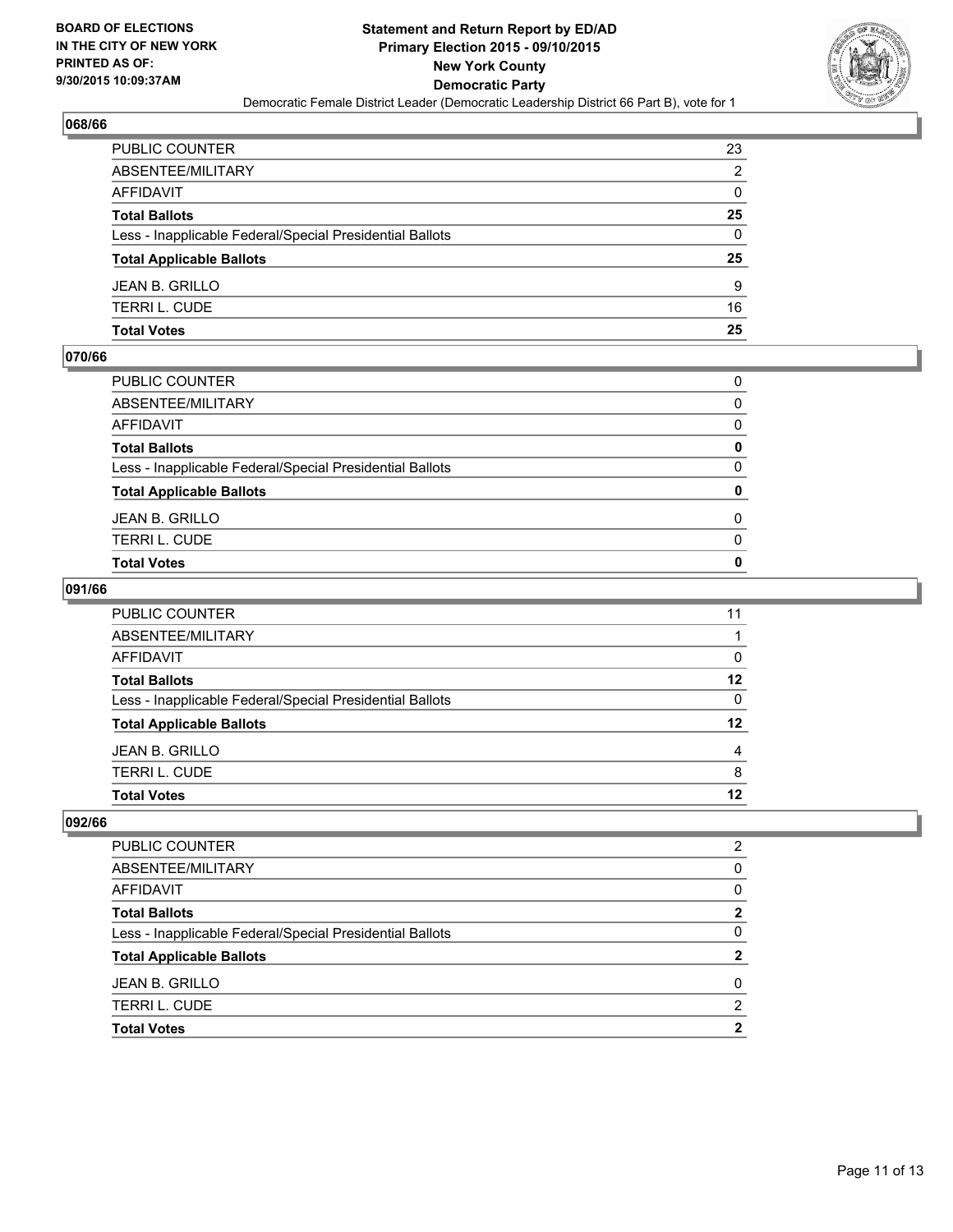

| 094/66 COMBINED into: 004/66                             |   |
|----------------------------------------------------------|---|
| <b>Total Votes</b>                                       |   |
| <b>TERRI L. CUDE</b>                                     | 4 |
| <b>JEAN B. GRILLO</b>                                    | 0 |
| <b>Total Applicable Ballots</b>                          | 4 |
| Less - Inapplicable Federal/Special Presidential Ballots | 0 |
| <b>Total Ballots</b>                                     | 4 |
| AFFIDAVIT                                                | 0 |
| ABSENTEE/MILITARY                                        |   |
| PUBLIC COUNTER                                           | 3 |